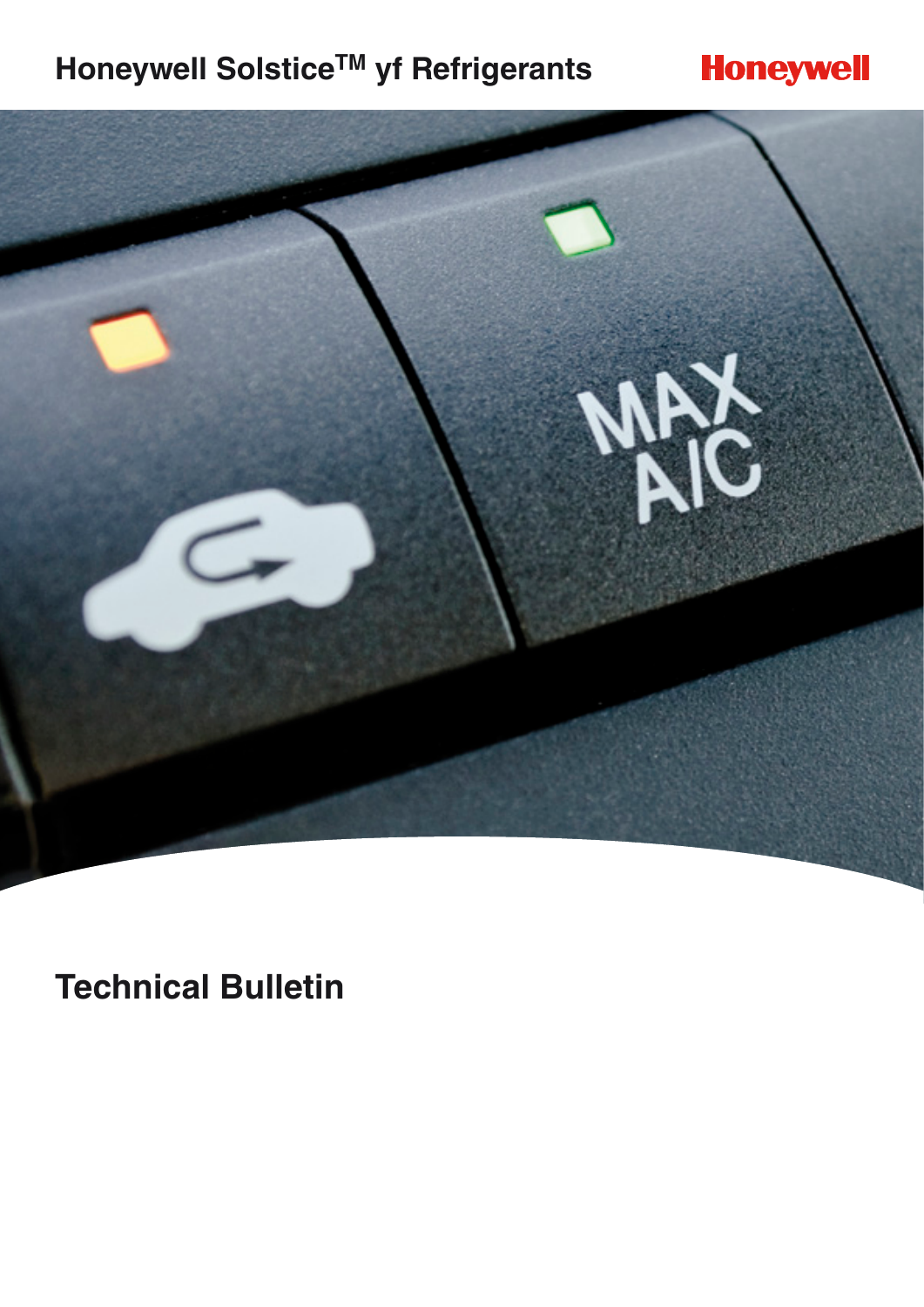

# **Contents**

|                                 | <b>Hydrofluoric Acid</b><br>04                                                           |    |
|---------------------------------|------------------------------------------------------------------------------------------|----|
|                                 | Summary of concerns expressed in the media:                                              | 04 |
|                                 | Conditions under which HF might be formed                                                | 04 |
|                                 | Amount of HF that can be formed theoretically from an<br>average charge of HFO-1234yf    | 05 |
|                                 | The risk of HF formation under real-life conditions                                      | 05 |
|                                 | HF in a car crash without the fire                                                       | 05 |
|                                 | HF concentration in case of a car fire                                                   | 06 |
|                                 | Passenger trapped in a car compartment during a car fire                                 | 06 |
|                                 | Tunnels and underground garages                                                          | 06 |
|                                 | <b>Flammability</b>                                                                      | 07 |
|                                 | Flammability tests under real-life conditions                                            | 07 |
|                                 | <b>Risk to Passengers</b>                                                                | 08 |
|                                 | Risks for car passengers in a car using an R-1234yf A/C system                           | 08 |
|                                 | Comparison of R-1234yf risks with risks of other fluids                                  | 08 |
|                                 | Leak into the passenger compartment                                                      | 08 |
|                                 | Benefits of the Fault Tree analysis                                                      | 08 |
| <b>Risk to First Responders</b> |                                                                                          | 09 |
|                                 | Risks for well-intentioned bystanders who try to<br>rescue passengers from a burning car | 09 |
|                                 | Difference between well-intended bystanders and professional rescue workers?             | 09 |
|                                 | Protective equipment for emergency staff in case of a car fire                           | 09 |
|                                 | Self-contained breathing apparatus and chemical protective suits                         | 10 |
|                                 | Risk mitigation measures to prevent HF formation                                         | 10 |
|                                 | <b>Trifluoroacetic Acid (TFA)</b>                                                        |    |
|                                 | Classification of TFA.                                                                   | 10 |
|                                 | Studies on accumulation in fresh water reserves used for drinking water                  | 11 |
|                                 | The environmental fate of TFA                                                            | 11 |
|                                 | TFA and acidification                                                                    | 11 |
|                                 | Other uses of TFA                                                                        | 11 |
| <b>Naturals</b>                 |                                                                                          | 11 |
|                                 | Criteria for natural versus synthetic fluids                                             | 11 |
|                                 | Natural refrigerants under consideration for MAC                                         | 11 |
|                                 | Hydrocarbons used in Australia                                                           | 12 |

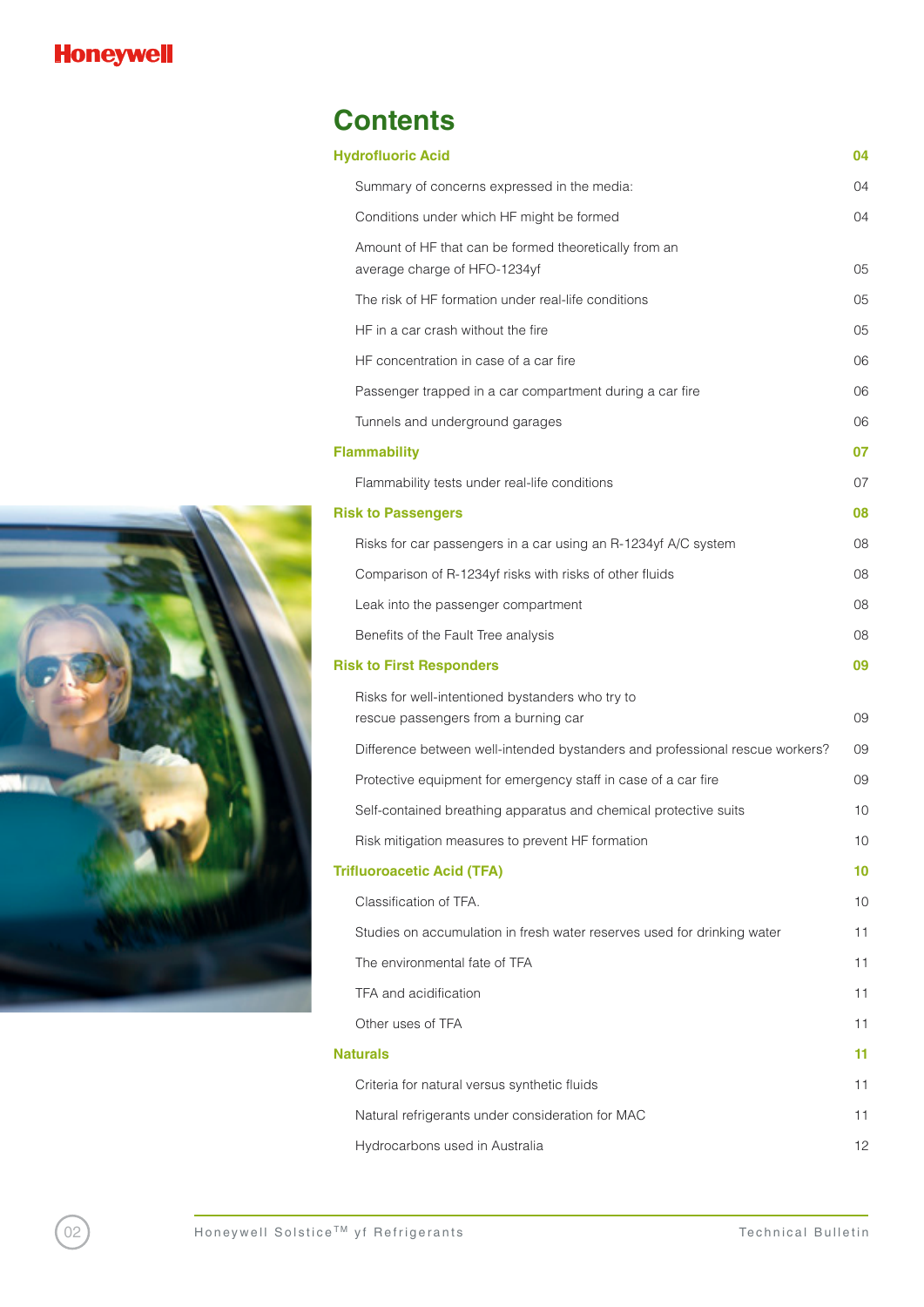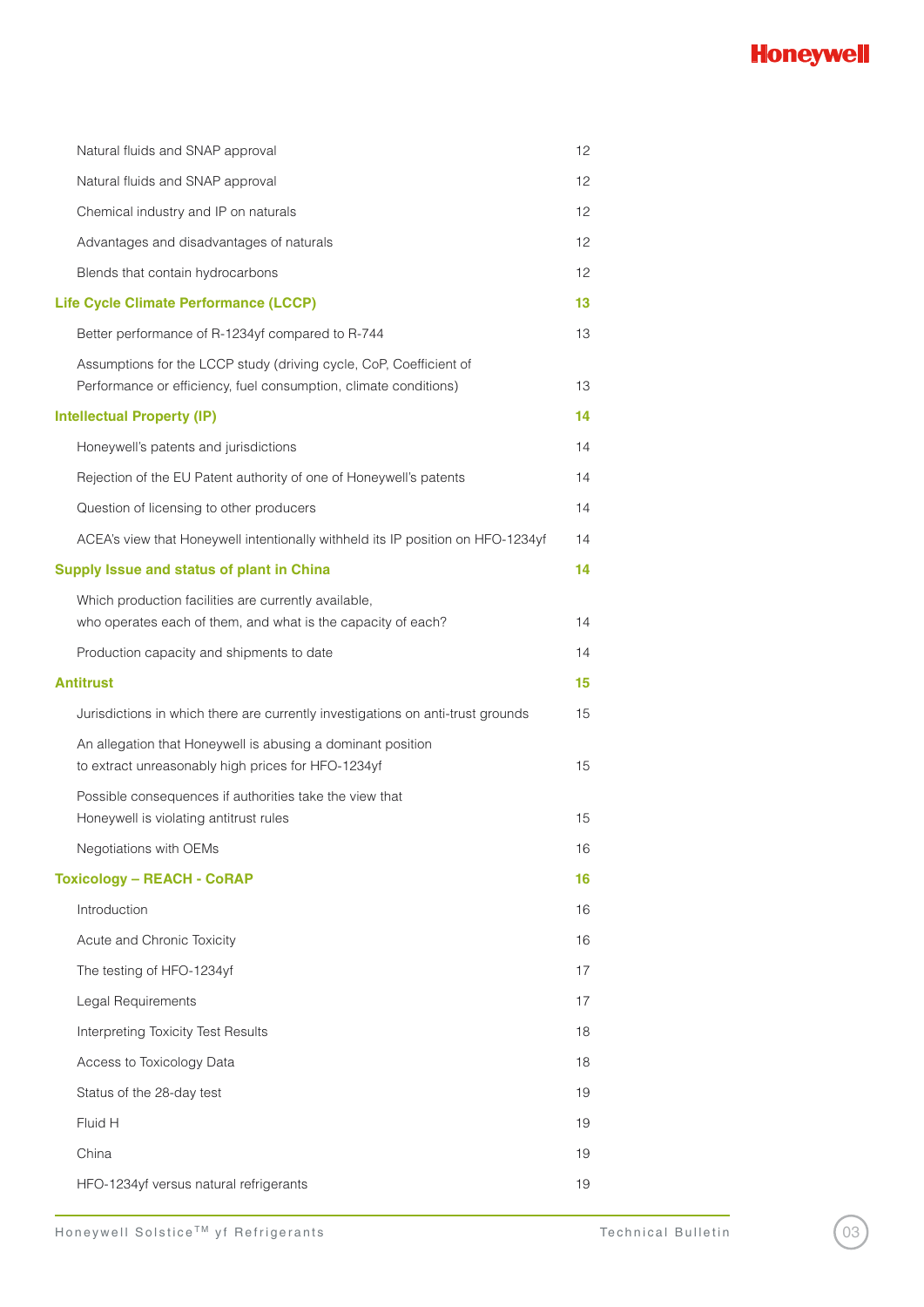

# **Hydrofluoric Acid**

*Supporting materials:*

- Gradient Final Report (SAE CRP)
- Ineris Study proprietary, but summarized in Gradient
- Hughes Associates proprietary, but summarized in Gradient

#### **Summary of concerns expressed in the media**

Off and on highly critical articles on HFO-1234yf are published, particularly in German media. They claim that dangerous amounts of hydrofluoric acid (HF) can be formed in a car accident with a fire. Here are the facts about hte conditions under which HF might be formed.

#### **Conditions under which HF might be formed**

HF can be formed when fluorocarbons are exposed to surfaces at very high temperatures (700°C) and when combusting or burning at even higher temperatures. This is true for all fluorocarbons, including R-134a and R-12, which have been used safely in mobile air conditioning (MAC) systems for more than 50 years.

If combusted completely, the theoretical HF yield of one kg of HFO-1234yf is 11 percent less than one kg of R-134a. HF formation has been tested in laboratory conditions by the French research institute Ineris and documented in the SAE CRP1234 (Society of Automotive Engineers, Cooperative Research Project) final report. SAE has decided to keep the Ineris attachments confidential. However, the conclusions of the investigations are part of the final report.

The formation of HF is strongly dependent on surface temperature, with temperatures below 550 °C producing negligible levels of HF (see page 66, SAE final report). The proportion of HF is dependent on the hot surface area size and temperature. Both R-134a and HFO-1234yf produce the same order of magnitude



amount of HF under similar conditions (see page 57 and Table 3-4, page 69, SAE final report).

HF formation was also tested in under hood and interior vehicle tests by Hughes Associates and also documented in the SAE CRP1234 final report. Again, SAE has chosen to keep the Hughes attachments confidential. The conclusions of the investigation, however, are part of the final report.

When Hughes Associates assessed the situation in vehicle interiors they used butane lighters as ignition sources. The entire charge of refrigerant was then released into the passenger compartment. A flame was produced from a butane lighter at the driver face location. Under these conditions the HF concentration rose to a maximum of 35 ppm (parts per million), which is below the Acute Exposure Guideline level 2 (AEGL-2) of 95 parts per million (ppm) for ten minutes (see page 58, SAE final report).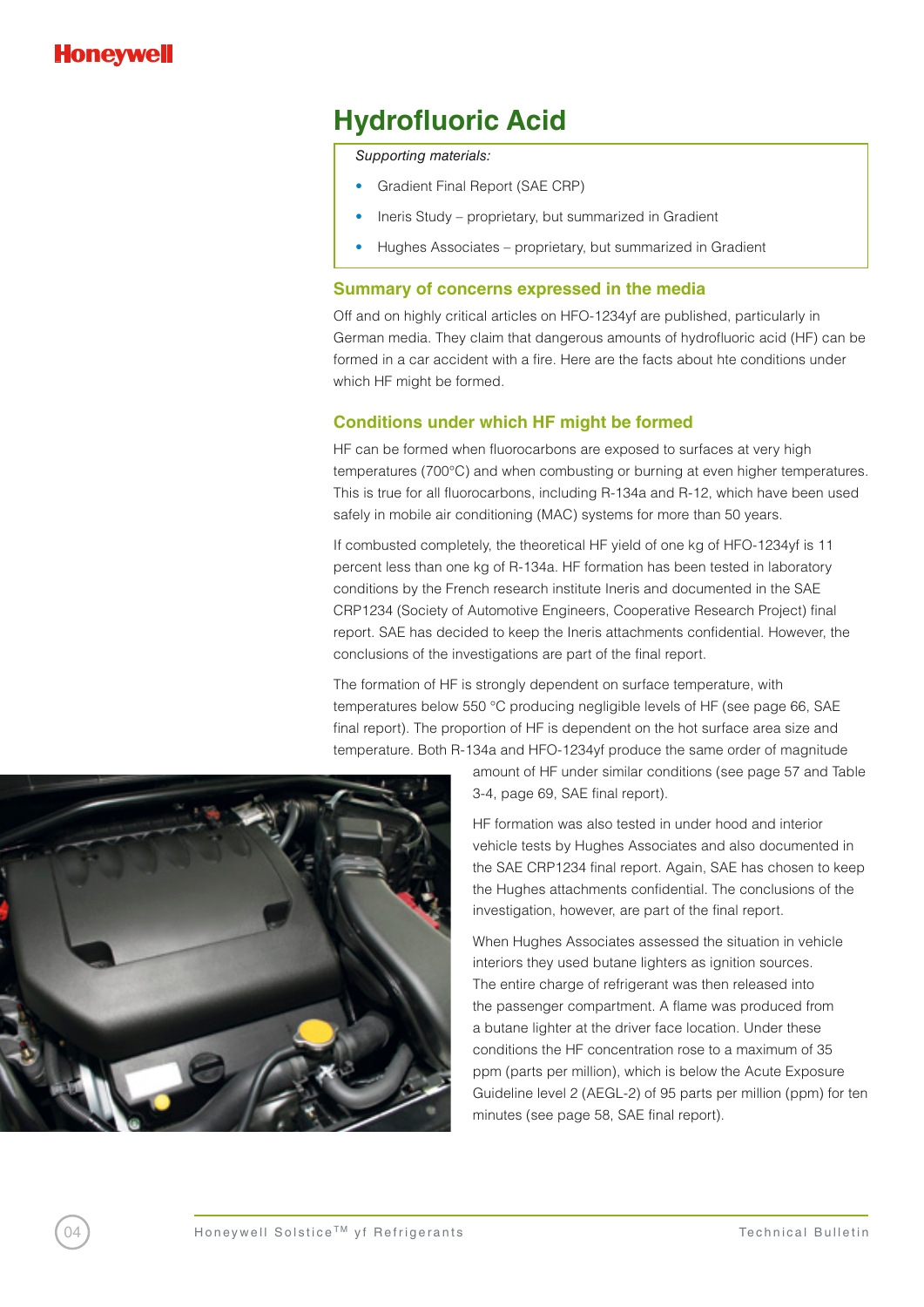For under hood testing, Hughes set up tests to generate HF on hot engine components and then aspirated the HF into the passenger compartment. Since HF levels were higher when the polyalkylene glycol (PAG) lubricant was present, Hughes applied a nominal oil circulation value of three percent when the oil and the refrigerant were directly sprayed onto the hot surfaces. The hot surface was a 36 cm long and 6 cm diameter steel cylinder. The test was conducted at temperatures of 450°C and 700°C. The mixture was directly applied to the hot surface from a distance of 5 cm to represent the worst possible case. In the worst case, the HF aspirated from the engine compartment into the passenger compartment measured 49.6 ppm. This is well below the AEGL 2 threshold of 95 ppm. In the engine compartment a level of 118.8 ppm of HF was reached (see page 60, SAE final report).

### **Amount of HF that can be formed theoretically from an average charge of HFO-1234yf**

The theoretical maximum is of little relevance since the actual HF conversion is dependent on many other uncontrollable factors. It is generally acknowledged in the chemical processing industry that it is nearly impossible to achieve full conversion of a fluorocarbon to HF. HFO-1234yf is released as a gas that is free to flow around and out of the engine compartment. That's why the actual amounts of refrigerant that may pass in close enough proximity to hot surfaces to begin thermal decomposition into HF is very small.

#### **The risk of HF formation under real-life conditions**

It is extremely difficult to measure concentrations under real-life conditions, because conditions vary according to a multitude of external factors, such as general weather conditions, wind, outside temperature, rain and others. In the context of the SAE Risk Assessment, HF concentrations have been measured using real car models. These measurements are part of the final report, and are summarized in the sections describing the experimental testing at Exponent (page 53, SAE final report) and Hughes Associates Inc. (pages 54, SAE final report).

#### **HF in a car crash without fire**

It is theoretically possible that HF is formed without a fire. In reality, the formation is dependent on so many circumstances that the likelihood is extremely low. The Fault Tree Analysis of the CRP looked at the following possibilities and evaluated them as extremely unlikely:

- thermal decomposition due to contact with exhaust manifolds and turbochargers in the engine
- fires emanating from sources other than the refrigerant
- fires potentially triggered by the refrigerant (see Section 4.5, page 70, SAE final report).



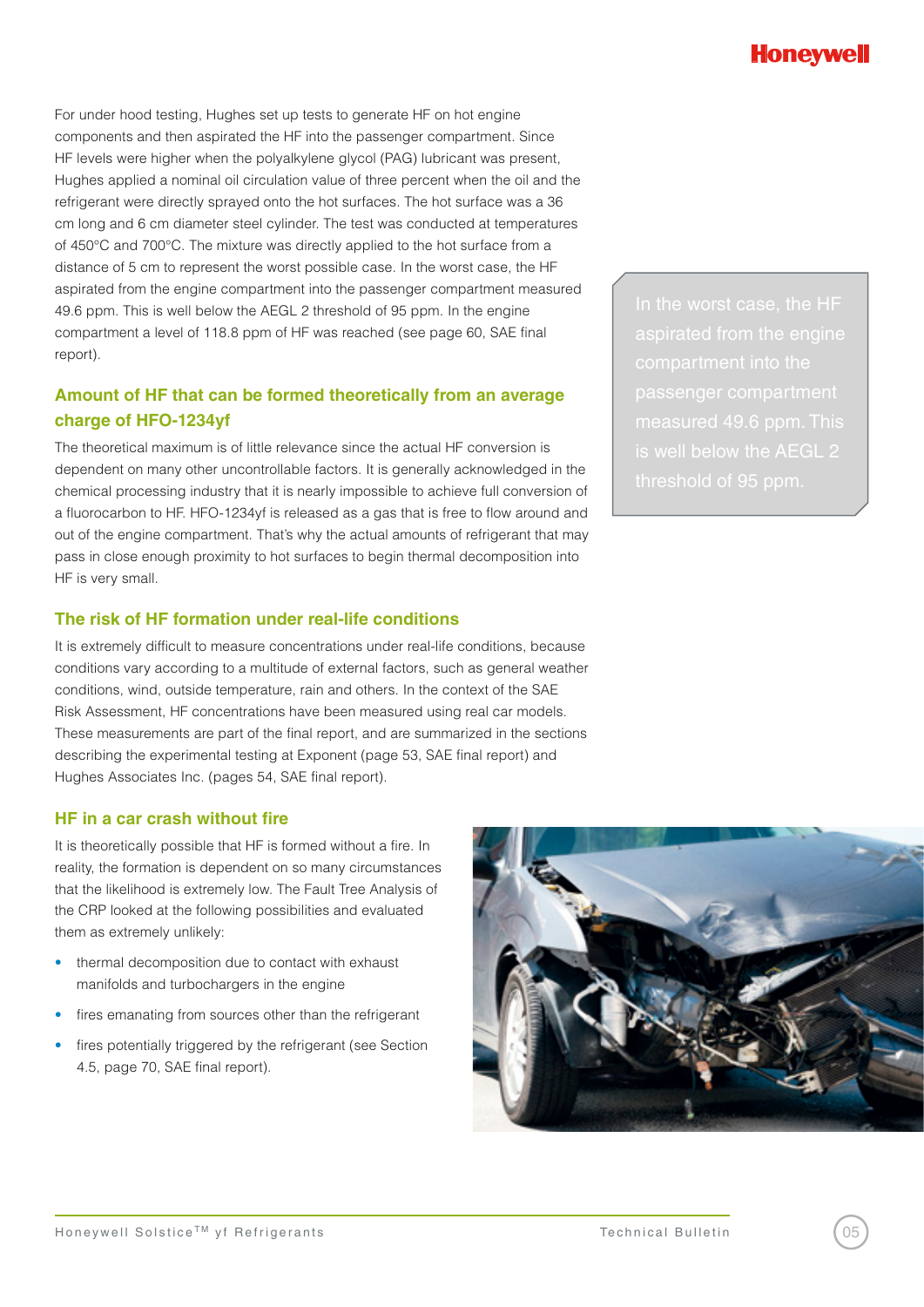### **Honevwe**



#### **HF concentration in case of a car fire**

The Gradient report (Table 2-5, page 40, SAE final report) explains that HF concentration is dependent on many mitigating variables such as wind, rain, charge size and the release point of the refrigerant. The expected concentrations are on the same order of magnitude as those currently produced by R-134a or historically by R-12; and, as far as we know, there are no records of HF concentrations in car accidents produced from either R-134a or R-12. HF is an irritant and easy to detect at levels of less than 5 ppm, far below the acute exposure limits.

There are thousands of poisonous substances in fires that

occur in buildings, airplanes, cars, trains and outdoors. The most relevant ones are carbon monoxide, hydrocyanic acid and substances that irritate the lungs (see Daunderer, Klinische Toxikologie "Brandgase" 143. Erg. Lfg 02/00 p1). Materials such as wool and plastics that are often used in offices, factories, cars and airplanes can release both carbon monoxide and hydrocyanic acid. The theoretical impact of 600 grams of refrigerant in an auto air conditioning system under the hood pales in comparison to the many hundreds of kilograms of plastics, rubber, and foam used in the construction of a passenger vehicle.

#### **Passenger trapped in a car compartment during a car fire**

HF can only be formed when in contact with surfaces at very high temperatures or when combusting. Tests have shown that these circumstances do not occur in the passenger compartment, but could only possibly occur under the hood. The risk assessment shows that HF concentrations in the passenger compartment will remain below the AEGL-2 limit (exposure level that does not result in irreversible damage) and during worst case testing with direct aspiration into the passenger compartment, reached a value of 49.6 ppm (see page 60, SAE final report). Only in exceptional cases might this limit be exceeded; the expected likelihood, however, is a factor 10,000 times lower than that of one being in a plane accident. (Table 4-4, page 90, SAE final report).

In case of the refrigerant catching fire, HF will quickly dissolve in water and be washed out. In view of the large quantities of water used in extinguishing a car fire, the concentration levels will be insignificant. HF further reacts with minerals and the road surface to form naturally occurring salts.



#### **Tunnels and underground garages**

Tunnels and Parking Garages are special structures that must meet stringent safety requirements. The ventilation system must be engineered and constructed to avoid the buildup of noxious carbon monoxide and other combustion products, as well as to handle eventualities such as car fires. The SAE risk assessment considered these structures and concluded that based on the mandatory safety precautions they do not warrant additional assessment.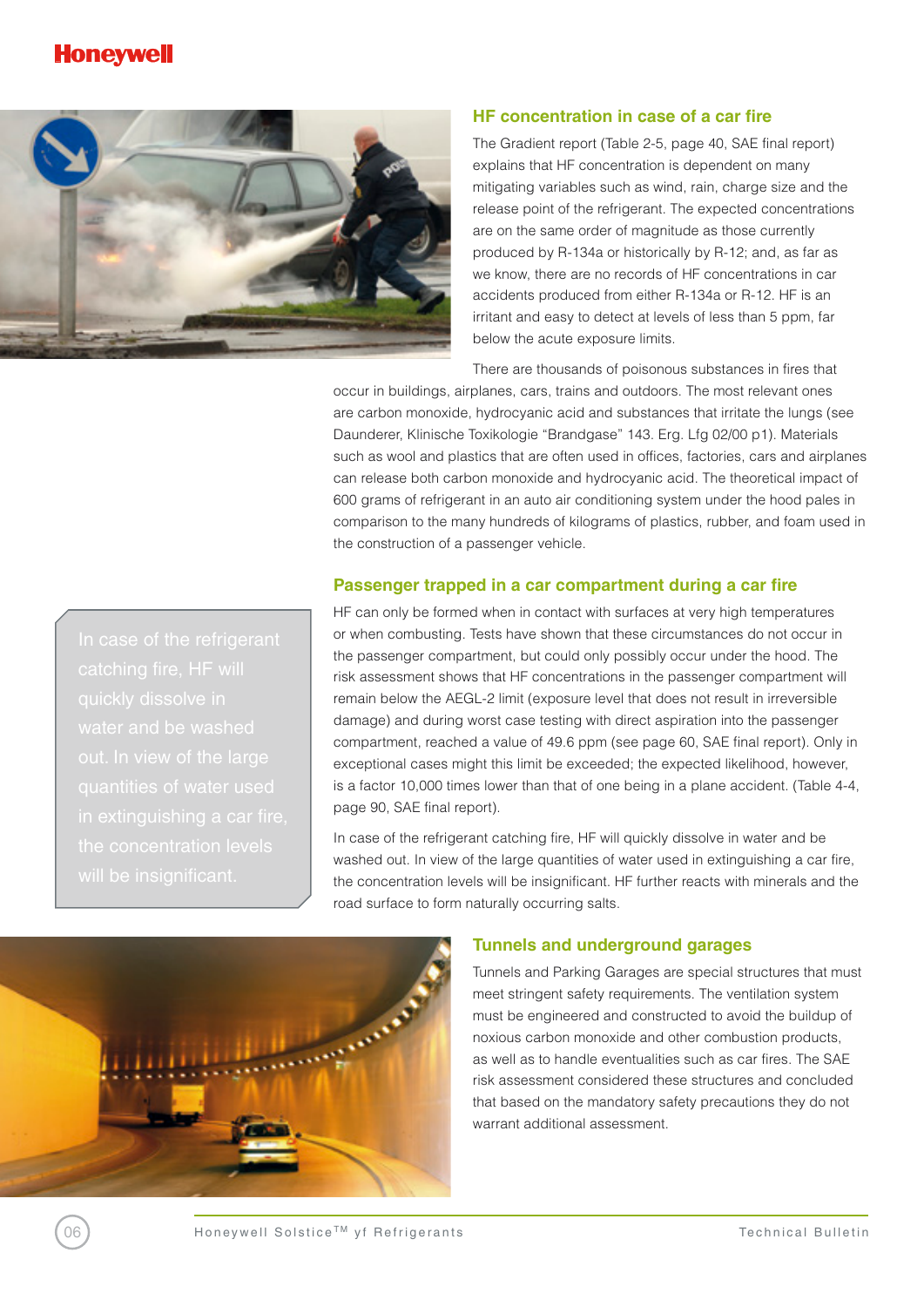### **Flammability**

*Supporting Materials:*

- **Gradient SAE Final**
- Honeywell (Spatz & Minor SAE 2009)
- Ineris Study proprietary, but summarized in Gradient
- Hughes Associates proprietary, but summarized in Gradient
- Chilworth Laboratories Ltd.
- • EU CLP Reference tests
- Monforte and Caretto. Safety Issues in the Application of a Flammable Refrigerant Gas in MAC Systems: The OEM Perspective. SAE 2009

#### **Flammability tests under real-life conditions**

Under the EU CLP Regulation (Classification, Labelling and Packaging), a substance must be tested for flammability using a standard OECD (Organization for Economic Cooperation and Development) test. Based on the test results, the Lower and Upper Flammability Limits have been determined and HFO-1234yf is classified as Flammable Category 1. Moreover, extensive additional testing has been conducted by Chilworth Laboratories addressing several critical parameters such as minimum ignition energy, energy of combustion and flame propagation. Based on these parameters, HFO-1234yf has proven to be a very mildly flammable gas compared to propane or gasoline. Under the CRP computer modelling, laboratory testing and invehicle testing have been conducted. At least one automotive OEM has conducted a real crash test with no refrigerant ignition.

Ineris performed contract work to determine potential electrical ignition sources in the passenger compartment (Monforte and Caretto, 2009). Based on this work, the SAE CRP concluded the most credible ignition sources are high powered battery shorts (greater than 50 amps), matches, and fires started by other components in the vehicle that are unrelated to the refrigerant.

Ineris and Hughes Associates performed ignition testing on hot cylindrical bodies with flow and geometry variables found in the engine compartment. Ineris found that PAG lubricant itself could be ignited by the hot body at temperatures of 400 °C. Ignition testing with HFO-1234yf alone did not ignite until the hot body was raised above 1000 °C. Investigations with HFO-1234yf and PAG lubricant at concentrations from 1-7 mass percentage lubricant lowered the geometry dependent ignition temperature of HFO-1234yf to 750  $\pm$  50 °C (see page 51, SAE final report). This temperature was confirmed by testing at Hughes Associates, who found a single ignition at 700°C during engine compartment testing.

According to our SDS, R-1234yf has an auto-ignition temperature of 405°C. The auto-ignition temperature is the lowest temperature at which a gas spontaneously ignites in a homogeneous mixture with air. The auto-ignition temperature is measured in a laboratory set-up, where the mixture is gradually heated up. Such laboratory conditions cannot be duplicated in real-life situations, and in fact they do not represent real-life situations.

Ineris confirmed the auto-ignition of pure HFO-1234yf in the laboratory at 405°C. Upon continued investigation, Ineris found out that the ignition temperature of

flammable gas compared



### Honeyw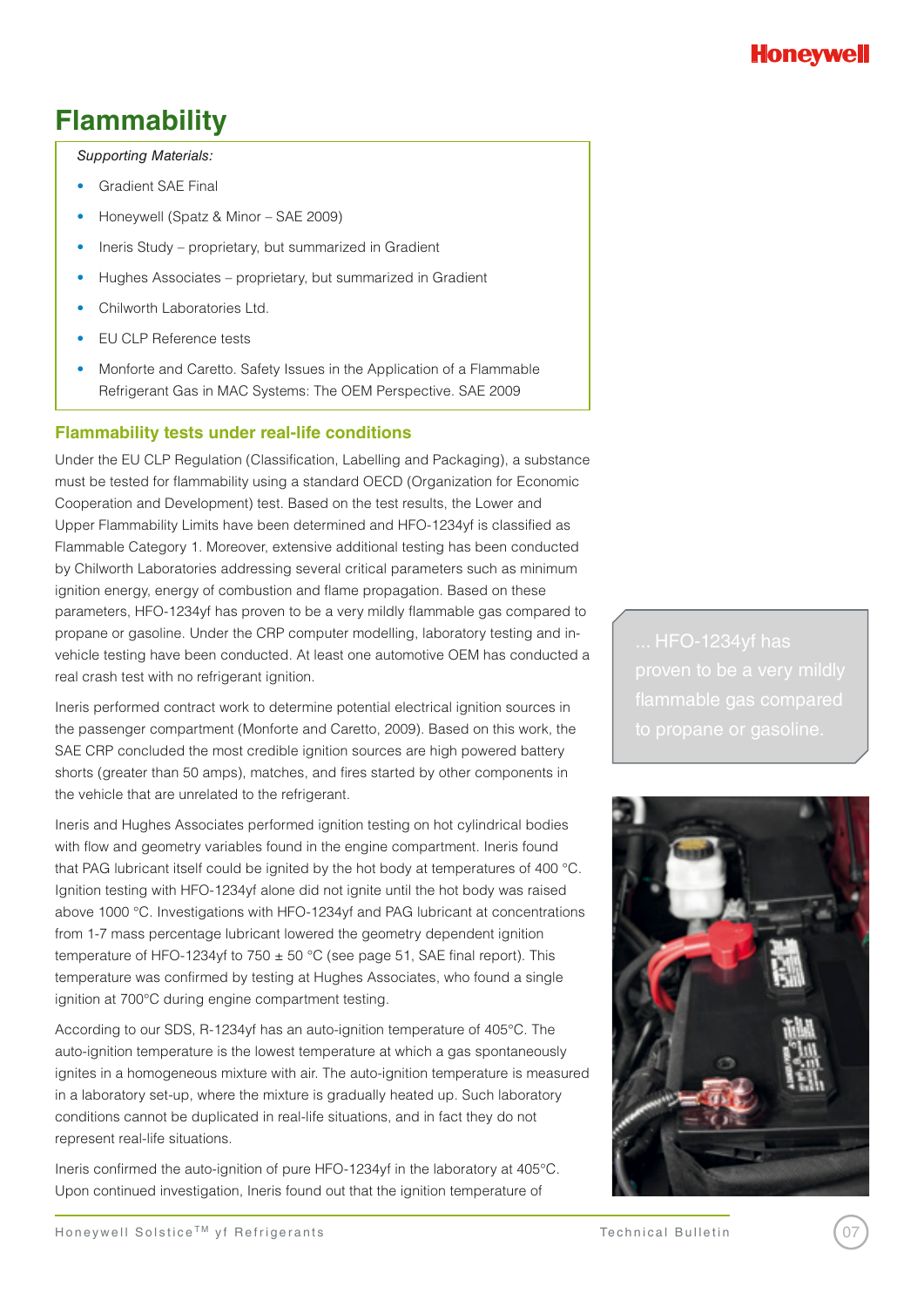pure HFO-1234yf on a hot cylindrical body to be in the order of 1050°C due to flow and geometry variables (see page 26). Investigations with PAG lubricant at concentrations from 1-7 mass percent lowered the geometry dependent ignition temperature to  $750 \pm 50$  °C. This temperature was confirmed by testing at Hughes Associates, who found a single ignition at 700°C during an engine compartment flammability test.

### **Risk to Passengers**

#### **Risks for car passengers in a car using an R-1234yf A/C system**

We believe that the risks associated with the use of HFO-1234yf are the same as those currently undertaken by people in the normal use of their cars today. We have shown that HFO-1234yf is difficult to ignite, produces the same amounts of HF when consumed in a fire, and produces approximately the same amount of HF when exposed to hot surfaces. However, if the blower is still intact, turning it off will prevent combustion gases from entering the passenger space.

These risks have been addressed by the SAE CRP1234. The members of the CRP risk assessment were all major vehicle OEMs, refrigerant suppliers Honeywell and DuPont, and independent consultants and institutes.

#### **Comparison of R-1234yf risks with risks of other fluids**

The SAE CRP risk assessment has found that using HFO-1234yf does not pose any additional risks above and beyond those that car drivers experience and accept today. The industry has created standards to govern the safe use and construction of heating, ventilation and air conditioning (HVAC) components in the US (SAE J639) and in Europe (ISO 13043). This has been achieved by working with government agencies and approval authorities to ensure the vehicles of tomorrow are just as safe as, or safer than the vehicles of today.

#### **Leak into the passenger compartment**

In almost all conditions, nothing will happen if the refrigerant leaks into the passenger compartment. Corrosion leaks have been shown not to generate flammable concentrations. In addition, the presence of ignition sources that are large enough to provide sufficient energy to ignite the refrigerant are exceedingly rare and would have to occur at a specific time during a potential leak scenario.

#### **Benefits of the Fault Tree analysis**

Fault Tree analysis is used in many instances to determine which events may cause risk and which events will not. While most of us do this to some degree subconsciously in our everyday lives, a true Fault Tree Analysis relies on a structured set of tools. These tools allow users to perform a rationally structured analysis to identify predominate risk scenarios.

additional risks above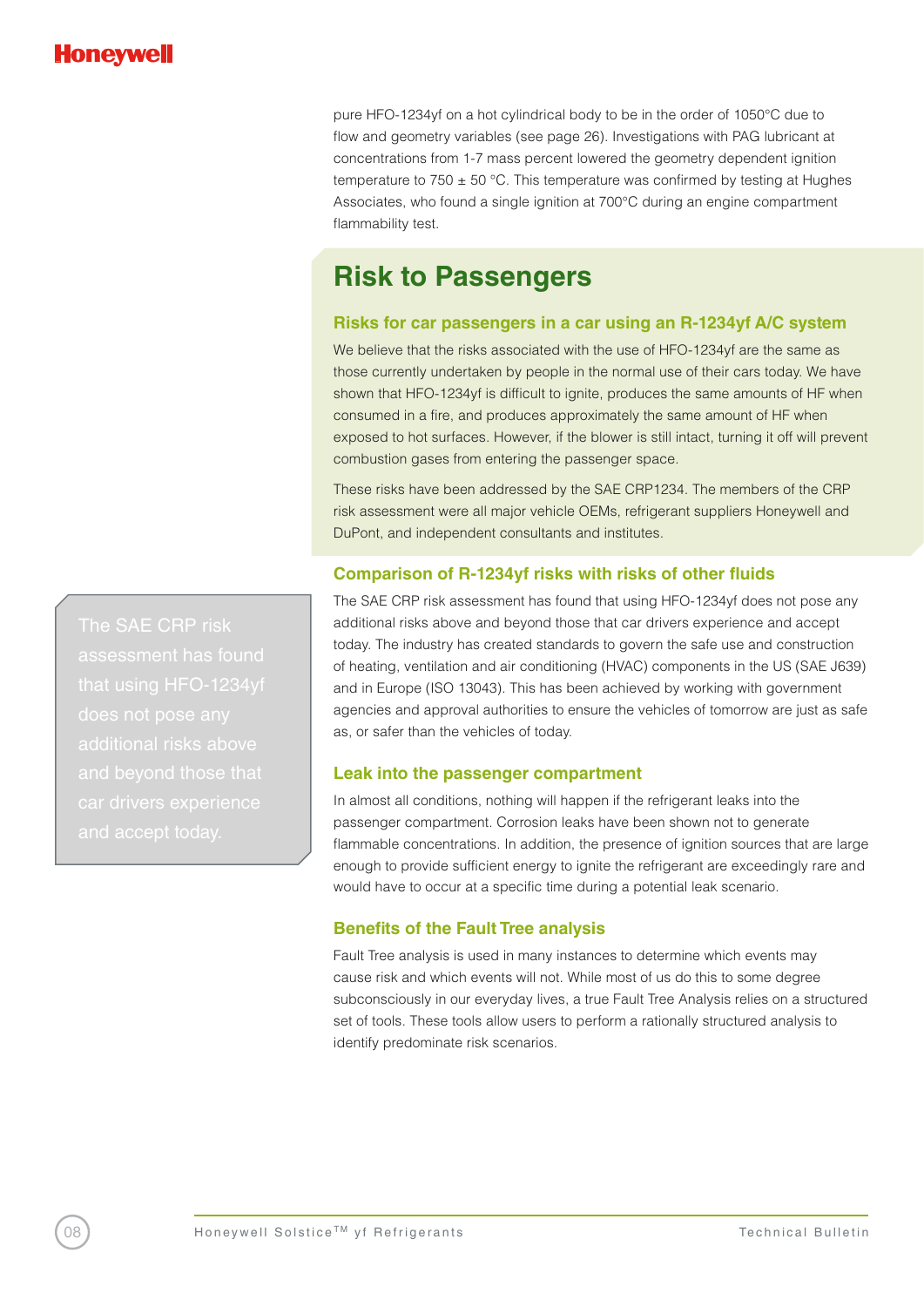

# **Risk to First Responders**

### **Risks for well-intentioned bystanders who try to rescue passengers from a burning car**

The amount of HF generated in a collision is not expected to be any worse than the other toxic gases produced by a burning car, such as carbon monoxide and cyanide gas. HF, by itself, is an extremely repulsive gas that a person cannot tolerate even in concentrations below the AEGL-2 level. This will drive well-intentioned bystanders, "Good Samaritans", away from vehicles involved in a crash and fire. Since R-134a will produce the same irritant effect when exposed to a car fire, we expect the same behaviours and reactions as are found for bystanders today.

#### **Difference between well-intended bystanders and professional rescue workers?**

Professional rescue workers have undergone significant training to teach them how to approach many dangerous situations such as car accidents and car fires. They have been taught how to best protect themselves while working to most efficiently remove affected persons from the accident scene.

#### **Protective equipment for emergency staff in case of a car fire**

We recommend that emergency staff and professional rescue workers observe and practice their training while responding to car fires. We make information and services available to any professional organization that requests it. We will also provide additional information to ensure that professional staff has the training to

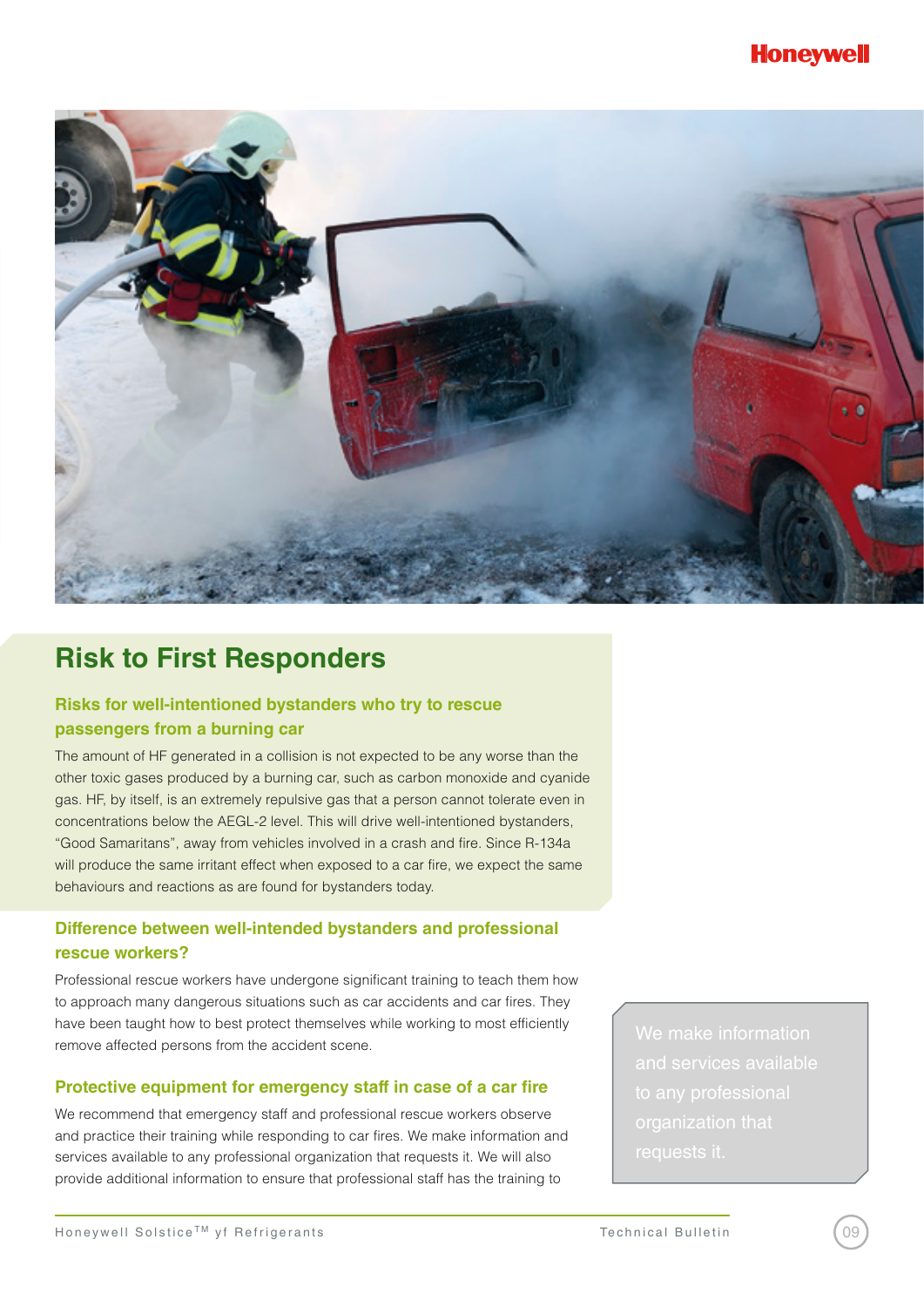### lonevw

safely respond to vehicle accidents involving HFO-1234yf. The refrigerant charge size in cars is typically less than 600 grams and it should be noted that the safety data sheet (SDS) for R-134a and in fact any other fluorocarbon contains exactly the



same requirement for protective equipment.

### **Self-contained breathing apparatus and chemical protective suits**

Our SDS prescribes breathing apparatus and chemical protective suits in case of storage fires. These could involve several tonnes of material which could be released and there is a serious risk to HF exposure at levels well above the AEGL-2 level (95 ppm). This situation is very unlikely to occur in case of a car fire and no change is indicated compared to the current situation with R-134a in the car A/C. The charge size in cars is typically less than 600 grams. It should be noted that the SDS for R-134a and in fact any other fluorocarbon contains exactly the same protective equipment requirement.

To our knowledge, no that fluorocarbons or

To our knowledge, no HF events have been recorded in the 50 years that fluorocarbons or chlorofluorocarbons have been used in car A/C systems.

#### **Risk mitigation measures to prevent HF formation**

The industry has created standards to govern the safe use and construction of heating, ventilation and air conditioning (HVAC) components in the US (SAE J639) and in Europe (ISO 13043). This has been achieved by working with government agencies and approval authorities to ensure the vehicles of tomorrow are just as safe as, or safer than the vehicles of today.

The primary risk mitigation technique to protect the vehicle occupants against exposure to HF or any other gases from the engine compartment is turning off the HVAC blower in the event of an accident.

### **Trifluoroacetic Acid (TFA)**

*Supporting Resources:*

All TFA studies (EPA, Japan, US, Scientific literature)

#### **Classification of TFA**

The stable form of TFA in the environment is the trifluoroacetate ion (CF3COO-), which combines with counter-ions such as sodium, in seawater, or calcium or ammonium in land to form neutral salts. However, TFA is used in short for both the acid and its neutral salts.

In its 100 percent pure acid form, TFA, like most acids, is a corrosive material. In significant concentrations, not attainable through the decomposition of HFO-1234yf, it can inhibit growth of certain algae species very sensitive to TFA.

Every model of TFA rainout that we are aware of shows that even in vernal pools, there is a safety factor of at least one or more order of magnitude, even in the most liberal scenarios and assuming that all cars are equipped with HFO-1234yf.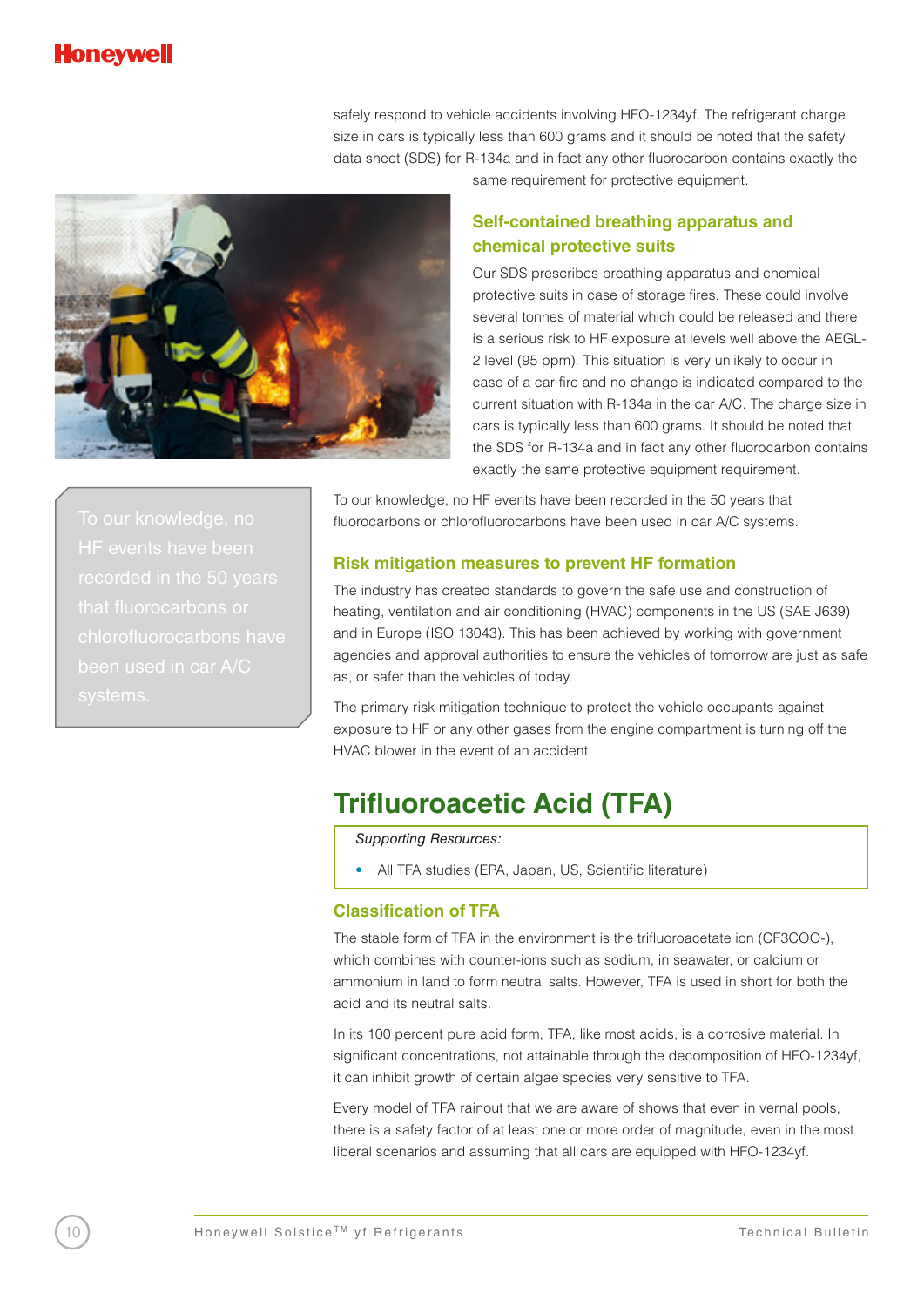### **Studies on accumulation in fresh water reserves used for drinking water**

We are not aware of such specific studies. However the factor of safety noted above for vernal pools and the most sensitive algal species (not typically used for drinking water) would indicate to most people that the safety factor for drinking water is much higher.

#### **The environmental fate of TFA**

TFA appears to be resistant to biodegradation by the majority of natural or laboratory microbial systems that have been tested. However, laboratory study has shown that certain bacteria, under special conditions, can degrade TFA.

#### **TFA and acidification**

The processes of TFA transport or formation make a negligible contribution to acid rain. There is no significant addition to the acids or fluoride already present in the biosphere from natural sources. The pKa value of 100% pure TFA is 0.24, making it a much weaker acid than H2SO4 (pKa=-3.2).

#### **Other uses of TFA**

TFA has been used in the production of pharmaceutical and agricultural chemicals, as well as in many other specialized applications. It is used in peptide synthesis and as a solvent and catalyst in polymerization and condensation reactions, as well as in synthesis of ceramic superconductors.

#### **Other sources of TFA**

The very significant amount of natural TFA in ocean water (over 200 million tonnes, about 10,000 times more than possible from, say 20,000 tonnes of HFO- 1234yf) , has been attributed to venting from ocean floor fumaroles in scientific literature.

# **Naturals**

#### **Criteria for natural versus synthetic fluids**

The term "natural" suggests that the fluid is the result of a natural process. In fact, so-called natural refrigerants are all produced on an industrial scale in chemical plants. Therefore the distinction is artificial and not really meaningful. It is mostly applied for marketing reasons. The term "natural" is also misleading to the extent that "natural" substances are supposed to be, or presumed to be safe. In fact most are classified as hazardous or toxic, including CO<sub>2</sub>, hydrocarbons and ammonia.

#### **Natural refrigerants under consideration for MAC**

Both hydrocarbons and  $CO<sub>2</sub>$  (R-744), as well as R-152a have been considered as replacements for R-134a. All were rejected by the global auto industry for performance, cost-efficiency or safety considerations or a combination of these.

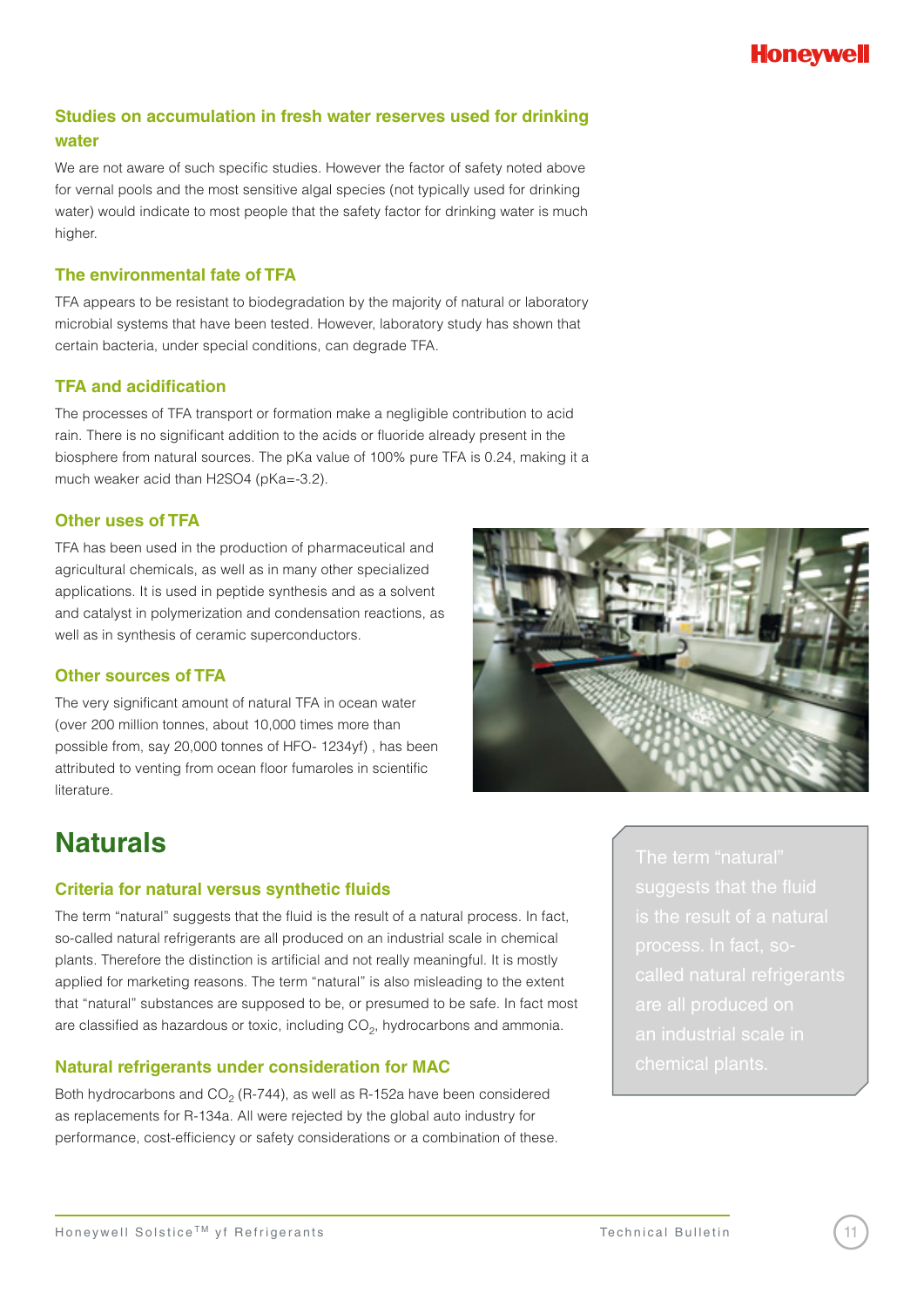

auto manufacturers

#### **Hydrocarbons used in Australia**

Although there is some use of hydrocarbons in auto air conditioning systems in Australia, they are not used in new cars as they have not been judged safe to use in this application by any major vehicle manufacturer. In contrast, HFO-1234yf has been thoroughly assessed by all major auto manufacturers and has been judged to be safe for use in this application.

#### **Natural fluids and SNAP approval**

There are no natural fluids SNAP-approved for use in auto air conditioning. At one point in time, there was a proposed SNAP ruling on the use of  $CO<sub>2</sub>$  that contained conditions of use but no final rule was issued. It limited the maximum  $CO<sub>2</sub>$  levels that could result from a leak into the passenger cabin. Hydrocarbons blends have been specifically listed as unacceptable for use in auto air conditioning as their safety has not been adequately demonstrated.



#### **Cost of natural fluids compared to synthetic fluids**

When we discuss cost we need to look at the total cost of the system and not just the refrigerant cost. Although the cost of  $CO<sub>2</sub>$  is fairly low, there is a significant system cost increase for the use of  $CO<sub>2</sub>$  in auto air conditioning. There was one reported value by GM at an SAE meeting of \$350. Likewise, if highly flammable hydrocarbons were to be used, secondary loop systems would be required to keep this material out of the passenger compartment. This would also cause a significant increase in the cost of the system and make it less energy efficient.

#### **Chemical industry and IP on naturals**

We cannot speak for the entire chemical industry but we are not aware of any intellectual property (IP) owned by the chemical industry that has any significant impact on the use of natural refrigerants in this application.

#### **Advantages and disadvantages of naturals**

Honeywell acknowledges that under certain operating conditions and in certain applications so-called natural refrigerants can be cost-effective and efficient fluids. Several Honeywell businesses are involved in the design and maintenance of systems depending on these fluids. Honeywell is the largest supplier of air-based cooling systems in aerospace applications.

#### **Blends that contain hydrocarbons**

There are some HFC/hydrocarbon refrigerant blends that have a small percentage of hydrocarbons (<5%). They are used to replace either CFCs or HCFCs which are used with a mineral oil lubricant. Due to the small amount of hydrocarbons, these blends generally remain non-flammable even under worst case fractionation. The small amount of hydrocarbons improves the solubility of these refrigerants with the existing mineral oil lubricant so the oil in these systems does not require changing during the retrofit process.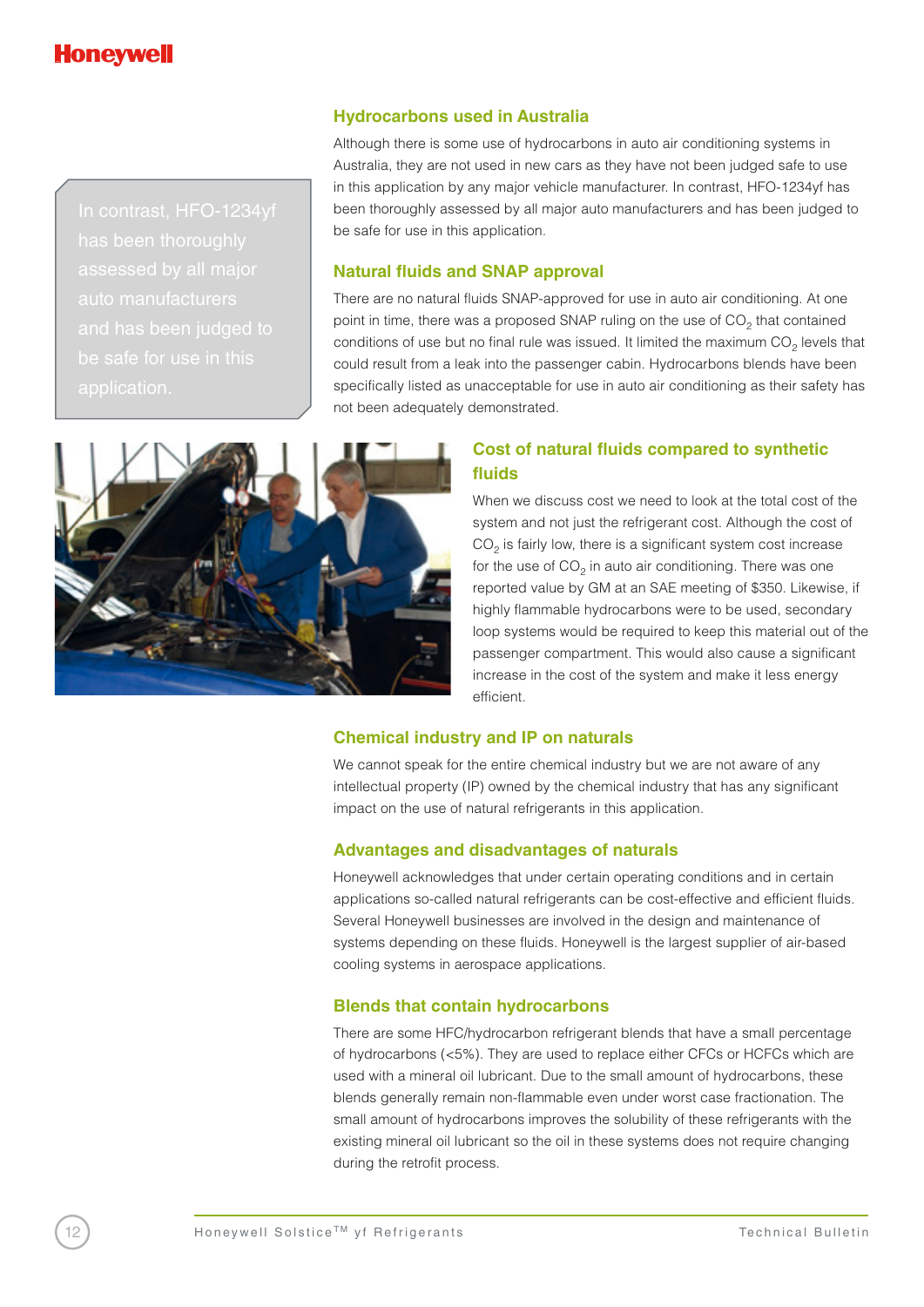# **Life Cycle Climate Performance (LCCP)**

#### *Supporting Resources:*

- LCCP presentations, SAE website
- Atmospheric Lifetime CO<sub>2</sub>
- Papasavva Study
- Green MAC website
- CO<sub>2</sub> production processes (LCA)

### **Better performance of R-1234yf compared to R-744**

A number of studies have shown the superior LCCP performance of HFO-1234yf over R-744. One of these studies was published in a peer reviewed journal, "Environmental Progress and Sustainable Energy" in 2011 by Stella Papasavva and Stephen O. Anderson. This publication used the publicly available GREENMAC calculation tool. It showed a 7 percent improvement for HFO-1234yf in reduced CO<sub>2</sub> emissions over R-134a. In contrast to that, the  $CO<sub>2</sub>$  emissions were increased by 2 percent with R-744. In addition to this study, detailed presentations by the Japanese Automobile Manufacturers Association (JAMA) and Hyundai/Kia also showed significantly lower  $CO<sub>2</sub>$  emissions for HFO-1234yf versus R-744.

### **Assumptions for the LCCP study (driving cycle, CoP, Coefficient of Performance or efficiency, fuel consumption, climate conditions)**

These studies have followed the Green-Mac-LCCP® model. It is a model that has been peer- reviewed and accepted as global standard by more than 50 experts represented by 25 companies and other organizations. All the assumptions were clearly defined in the analyses and identified in the publications and presentations:

#### **http://www.epa.gov/cpd/mac/compare.htm**

The model itself, as well as the publication noted above, have been peer-reviewed.

The analyses performed to date have centred on the car cooling application as this is the system used in almost all vehicles today. There are only a very small number of heat pumps today that provide heat as well as cooling. If these systems become more popular, the models would likely be modified to include heating as well as cooling.

Currently most LCCP calculations conducted have centred on the most popular vehicle types, gasoline or diesel-powered. If and when other vehicle types such as hybrids or electric vehicles become more popular, the calculation methods will probably be extended to these as well.



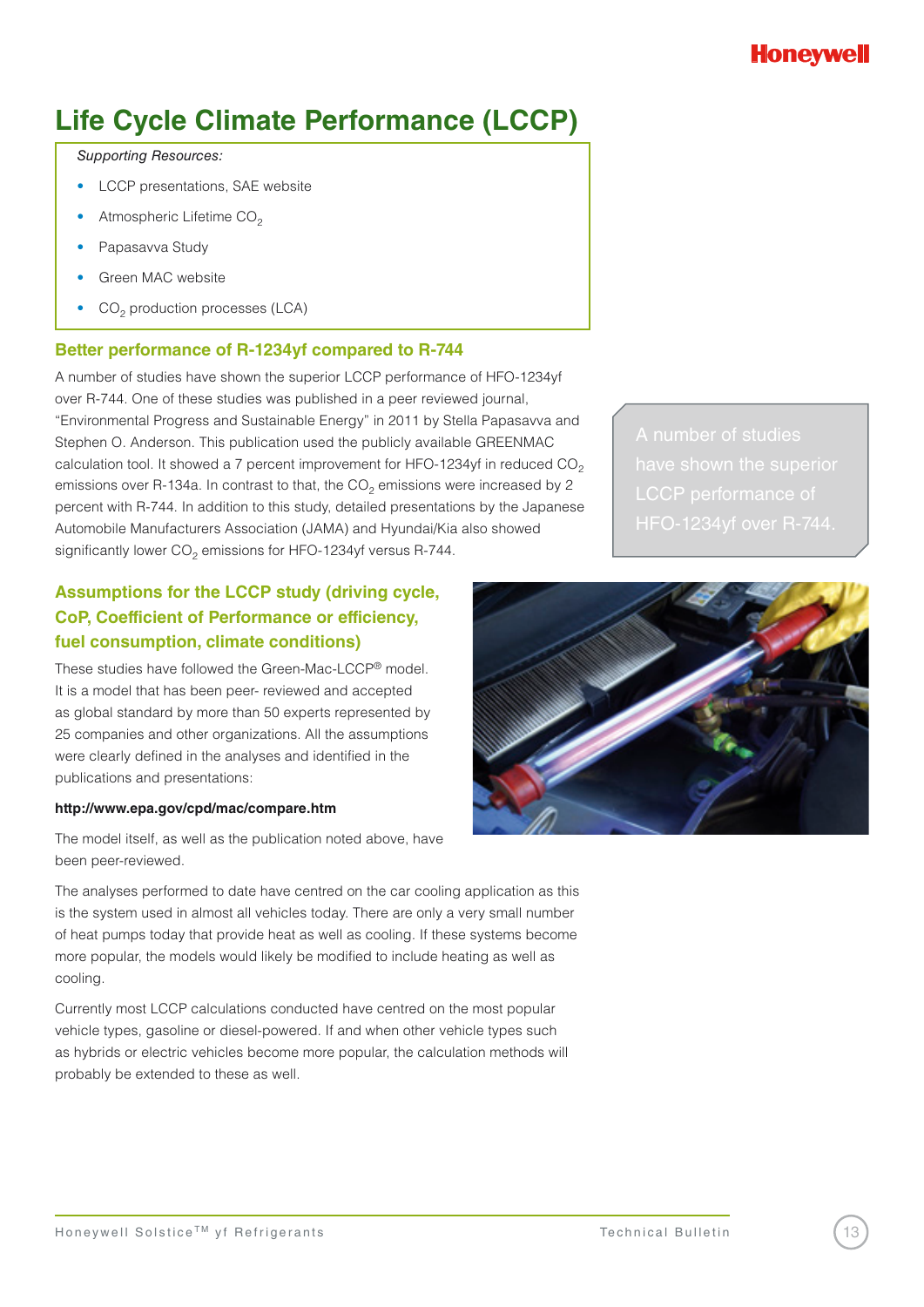

# **Intellectual Property (IP)**

#### **Honeywell's patents and jurisdictions**

Honeywell has filed a large number of patents in all major regions of the world. These patents are related to both the process for making HFO-1234yf as well as the use of HFO-1234yf for mobile air conditioning (MAC) and other applications. Some of these patents have already been issued and others have been filed but have not yet been issued.

There have been multiple challenges from both competitors as well as auto OEM's. They have challenged these patents based on a number of different arguments.

#### **Rejection of the EU Patent authority of one of Honeywell's patents**

We have filed a number of patents in Europe and one was recently rejected based on a legal technicality. We have already appealed the decision and are confident that we will win the appeal.

#### **Question of licensing to other producers**

We have not ruled out the possibility of licensing some of our patents, but will only do so if the value we receive is appropriate. Innovation requires steady



and significant financial investment to support the years of research and development that are required to bring successful new products to market. To reward and encourage innovation, intellectual property must be protected.

#### **ACEA's view that Honeywell intentionally withheld its IP position on HFO-1234yf**

We believe that this argument is baseless. We made it very clear on numerous occasions that Honeywell had applied for patents on this product. All of our patents and many of the applications can be easily found in public databases by anyone who searches this information. In addition we actually issued a press release before one of our European patents issued.

# **Supply Issue and status of plant in China**

#### **Which production facilities are currently available, who operates each of them, and what is the capacity of each?**

We do not disclose the capacities of our production facilities and supply agreements. We are currently producing HFO-1234yf in Buffalo, New York and will be receiving material from a plant in China later this year.

#### **Production capacity and shipments to date**

We consider this information confidential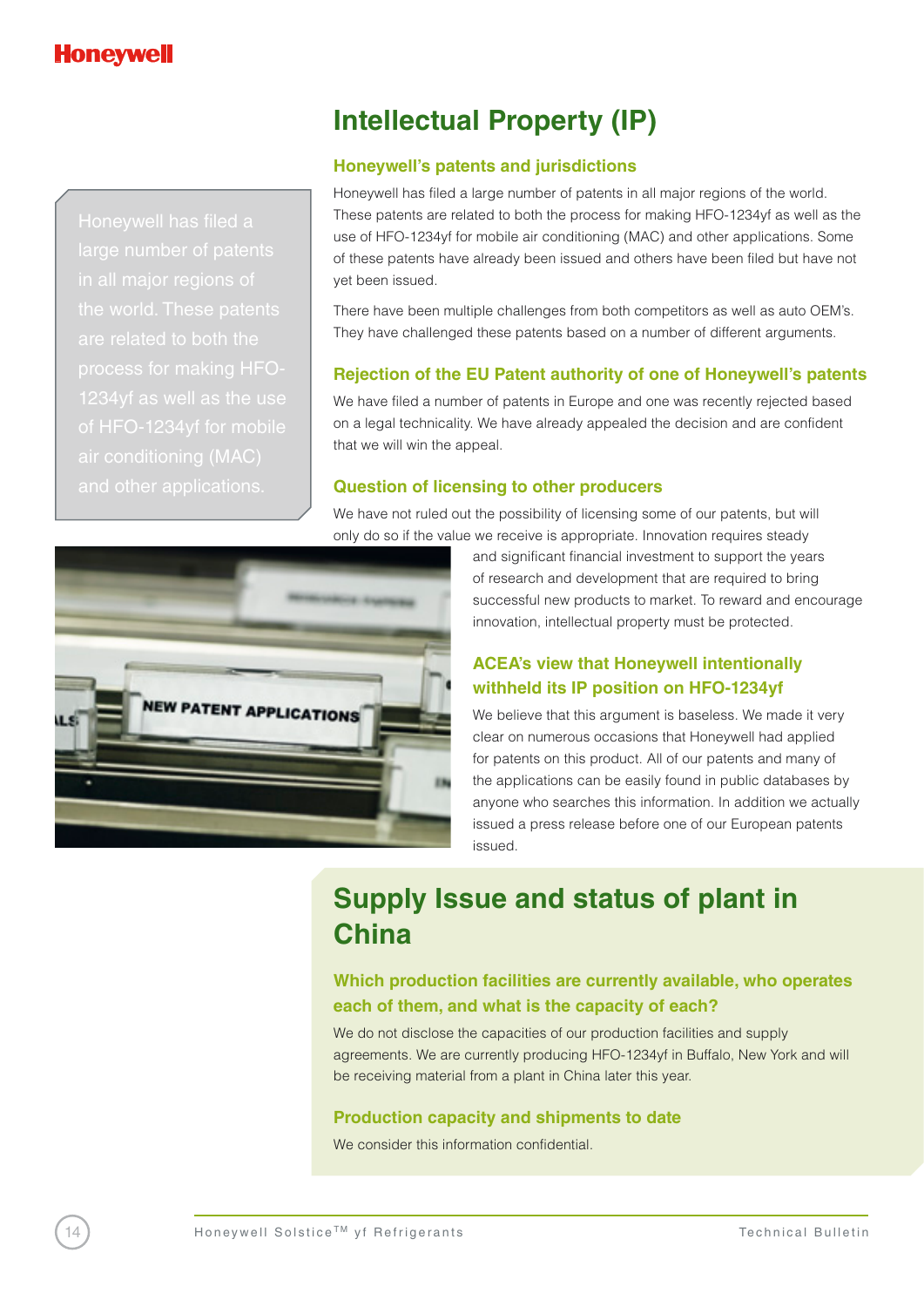# **Antitrust**

### **Jurisdictions in which there are currently investigations on antitrust grounds**

There are antitrust inquiries in Europe, the United States and South Korea.

### **An allegation that Honeywell is abusing a dominant position to extract unreasonably high prices for HFO-1234yf**

This is not an allegation currently under investigation. Honeywell and DuPont each spent tens of millions of dollars to develop and commercialize HFO-1234yf, an innovative and new product. As is common, Honeywell and DuPont have secured IP protection for the fruits of these investments. Further, no one has made HFO-1234yf on a large commercial scale yet and it is significantly more complex and expensive to manufacture than the existing product, R-134a. However, we do not disclose prices or production cost for HFO-1234yf as we consider this information sensitive and confidential.

Also, we do not share the view that HFO-1234yf is a de facto standard mandated under the EU law. There is no standard that requires the use of HFO-1234yf. The EU Directive, adopted in 2006, only requires a gradual phase-in of refrigerants for automotive air conditioning with a lower global warming potential (GWP) from 2011 to 2017. There are several competing alternatives that meet these requirements and our competitors continue to invest in alternative solutions. Many car manufacturers have selected HFO-1234yf because it offers what Honeywell believes to be the most cost-effective and efficient low GWP refrigerant for automotive air-conditioning.

In the United States, there is no mandate for the use of a low GWP refrigerant in cars. However, in 2010, the U.S. government announced rules requiring that auto manufacturers meet certain new emissions and greenhouse gas requirements with their fleets. One of the many ways they can earn credits to meet these requirements is through use of a low GWP refrigerant in their automobiles. Several auto manufacturers have indicated that they believe use of a low GWP refrigerant is among the most cost effective ways of meeting such U.S. emissions and greenhouse gas requirements.

### **Possible consequences if authorities take the view that Honeywell is violating antitrust rules**

We strongly believe that Honeywell's highly innovative efforts to identify, develop, and commercialize HFO- 1234yf are pro-competitive and will be found so by the investigating agencies. Honeywell has at all times been clear that HFO-1234yf is a proprietary product on which it holds valid IP. There is no basis for forced licensing or any other remedy. Honeywell believes that its actions are fully compliant with competition laws and sees no basis to do so.

There is no standard that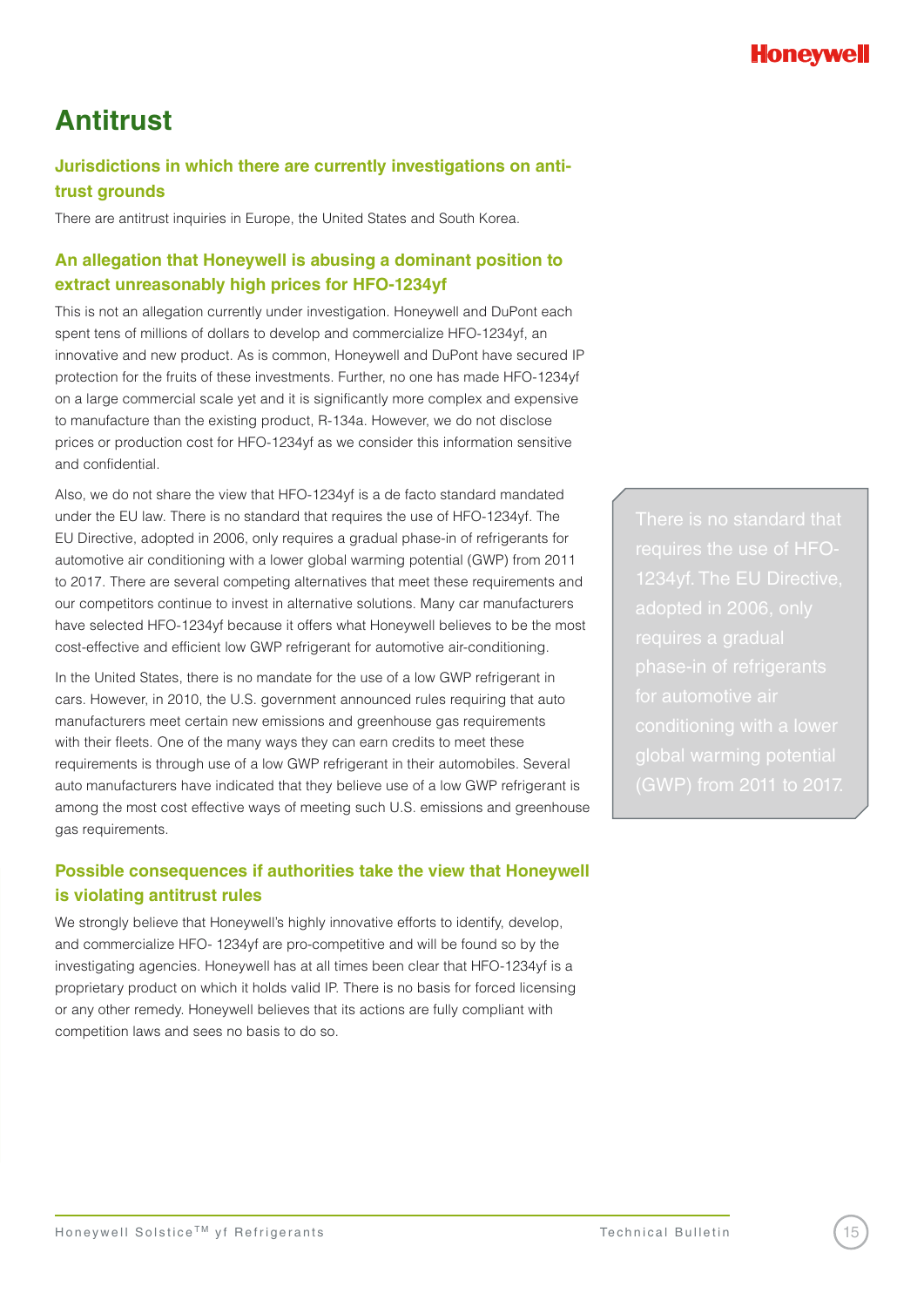#### **Negotiations with OEMs**

Honeywell always has been clear that HFO-1234yf is a proprietary, IP-protected product, and believes that auto manufacturers have selected HFO-1234yf because it is a cost-effective low GWP refrigerant. Honeywell is working closely with its very sophisticated OEM customers to meet their needs on a timely basis as the auto manufacturers adjust plans for new models and their use of HFO-1234yf. Our negotiations with customers have been straightforward and professional.



Honeywell has consistently communicated with auto manufacturers that it would need their commitments to buy HFO-1234yf at least two years before a commercial scale plant could be built in order to supply industry demand. GM was the first auto manufacturer to sign a contract for HFO-1234yf in July 2010; other auto manufacturers took much longer to determine if and at what volume they might use the product. Thus, a delay in the building of plants, given such uncertain demand, is understandable. As with any entirely new, never before commercially produced product, there also can be delays in manufacturing start-up. Moreover, regulatory approvals, in part because of competitors and other efforts initially to create some delay, also were pushed back in time.

results of these studies,

# **Toxicology – REACH- CoRAP**

#### **Introduction**

Honeywell takes safety very seriously. During product development the company submits new substances to extensive testing to determine if and under what conditions a substance can be used safely. The goal of toxicity testing is to evaluate the potential hazards of a compound and determine the acceptable exposure levels which will have no lasting adverse or irreversible impact on humans and the environment. This often involves and sometimes requires animal testing. The general approach is to use exposure levels that are sufficiently high to detect any adverse effects. These levels provide guidance on acceptable exposure concentrations using generally accepted safety margins. So it is not surprising when not all test animals survive certain toxicity tests. A comparison with R-134a shows no substantial difference between the toxicity end-points for this product and R-1234yf. All regulatory authorities have accepted that. These tests have followed internationally accepted OECD guidelines. Based on the results of these studies, HFO-1234yf is not toxic.

#### **Acute and Chronic Toxicity**

It is important to make a distinction between acute and chronic (long-term) toxicity. Acute toxicity evaluates the hazard following a one-time exposure to high levels of a compound. It is relevant in cases of incidental or accidental exposure to a substance. This could involve people who have not been trained or are not expected to be exposed to the substance under normally foreseeable conditions of use. The most common reference value used under these instances is the Emergency Response Planning Guidelines (ERPG) which focuses on the acceptable levels that do not result in irreversible or lasting damage. The ERP is also used in Europe. The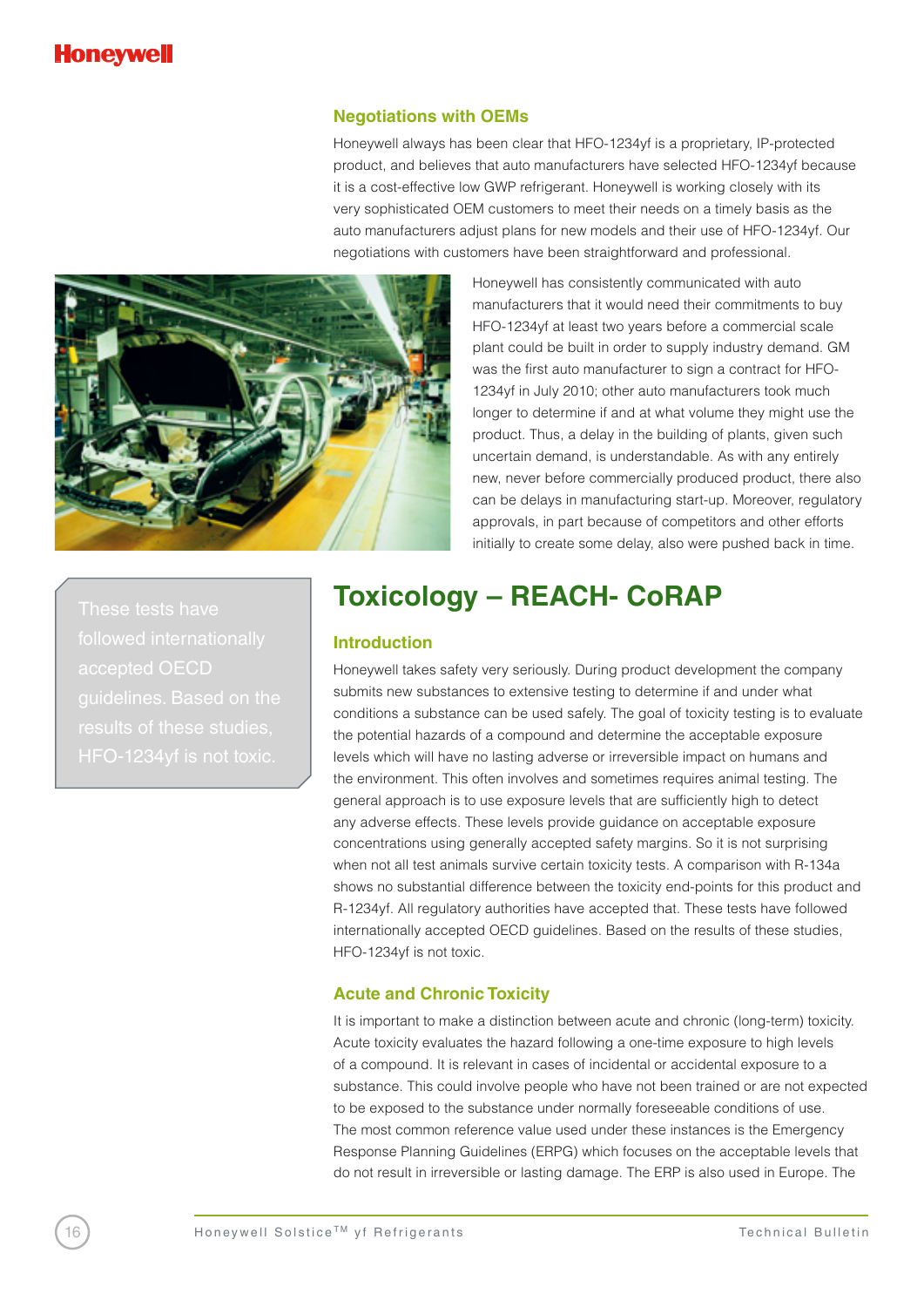### Honeywe



ERPG-2 for HFO-1234yf is 24,000 parts per million (ppm) which equals 2.4 percent of the substance. There was no acute toxicity observed, even at concentrations as high as 40 percent.

Chronic toxicity focuses on evaluating the hazard of a compound following repeated exposure to it. These data are used to determine levels which would not result in irreversible or lasting injury to people who have been trained in handling the substance under foreseeable conditions of use. This is usually expressed as the 8-hour Time Weighted Average (TWA) concentration. The TWA for HFO-1234yf is currently set at 500 ppm, which is a factor 25 times above the generally observed maximum concentration in manufacturing plants, which has been measured at less than 20 ppm, and typically less than 1 ppm.

#### **The testing of HFO-1234yf**

Honeywell has contracted toxicology studies with leading institutes that follow Good Laboratory Practices (GLP). These institutes are based in the US, Europe, Japan and China and provide specific expertise and world class capabilities. All the contracted institutes have performed the requested tests under GLP and internationally recognized protocols, in particular the OECD guidelines. The test results have been submitted for review to the national competent authorities.

#### **Legal Requirements**

Most countries have adopted legislation that identifies and controls the hazards of the use of chemical substances. The European Union has the REACH regulation (Registration, Evaluation and Authorisation of Chemical Substances, EU Regulation 1907/2006) and the CLP Regulation (Classification, Labelling and Packaging of chemical substances, EU Regulation 1272/2008). The USA has its Toxic Substances Control Act (TSCA). These laws require producers and importers to prove if and under what circumstances chemical substances can be used safely. They also require them to provide adequate information to users to prevent unsafe use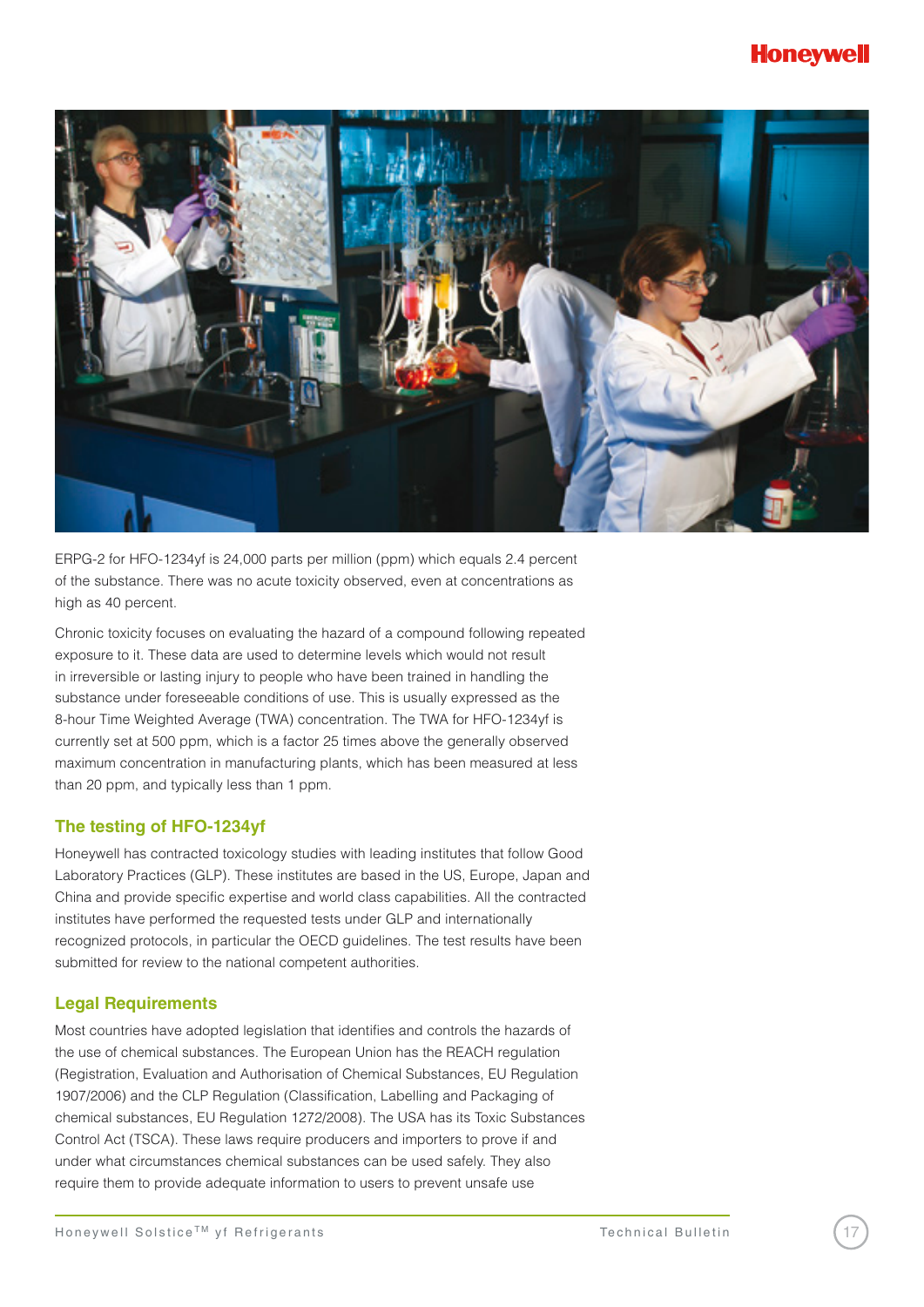conditions. Under these laws, companies must conduct tests to determine the potential hazards associated with the substances they produce and sell. Companies also need to assess the risks associated with the intended use of their products. They are also required to communicate the risks to the intended users, both via the product labels on the packaging and via so-called Material Safety Data Sheets (MSDSs). These MSDSs summarize the hazards and the risk control measures, especially for professional users and emergency responders such as fire-fighters, physicians and other rescue organizations. The MSDS can be compared to the package insert in any pharmaceutical product sold to consumers. It lists all possible risks and provides guidance to avoid complications or unwanted side effects.

#### **Interpreting Toxicity Test Results**

The interpretation of toxicity test reports requires very specific expertise. Toxicologists undertake comprehensive university-level training, usually with advanced degrees, as well as on-going, on-the-job training that enables them to design and interpret the tests assessing the hazards associated with a specific substance. Usually the results of studies that have a significant relevance for society are published in peer-reviewed authoritative publications. One critical element in the assessment of results is the existence of generally accepted protocols and the availability of reliable reference data and results. Especially in the case of chronic, long-term exposure, it is often very difficult to attribute a certain observed effect to a particular substance. This is the reason why Honeywell appealed the decision of the European Chemicals Agency (EChA) requiring a 90-day test in rabbits, noting that the results of such a study, in the absence of a generally accepted protocol and the lack of a body of reference material, (such tests have not been conducted in 20 years) would be meaningless. This view is shared and supported by leading toxicologists. Since rabbits are extremely sensitive to stressful situations, especially to conditions encountered in a 90-day exposure test, any observed effect could be the result of many factors, including those unrelated to the exposure to a test substance. In this context, it must be noted that Honeywell did conduct a 90-day repeated inhalation study in rats, which are much more stress resistant, and for which generally accepted protocols and methodologies exist.

#### **Access to Toxicology Data**

The results of the toxicity testing are summarized in the MSDS. As noted above, making the body of test reports available to the general public would be an extraordinary step which would not necessarily lead to clarification for the consumer. It would be similar to an individual patient requesting a pharmaceutical company to disclose the full battery of pharmacological test reports for products offered for sale – a demand that is both uncommon and unnecessary. Today, in the vast majority of countries around the world, governments, through their regulatory agencies, assume the responsibility for permitting the sale of safe and effective products. To that end, Honeywell has submitted the full test reports and the expert assessment to the regulatory authorities, including EChA, Japan, Korea and the US EPA, as well as specialist third parties – SAE-CRP, ASHRAE and WEEL Committees, German MAK Committee, and others – and the automotive OEM community – members of ACEA, VDA, JAMA, etc. As noted above, there are regulatory requirements to summarize critical data points in a Chemical Material Safety Data Sheet.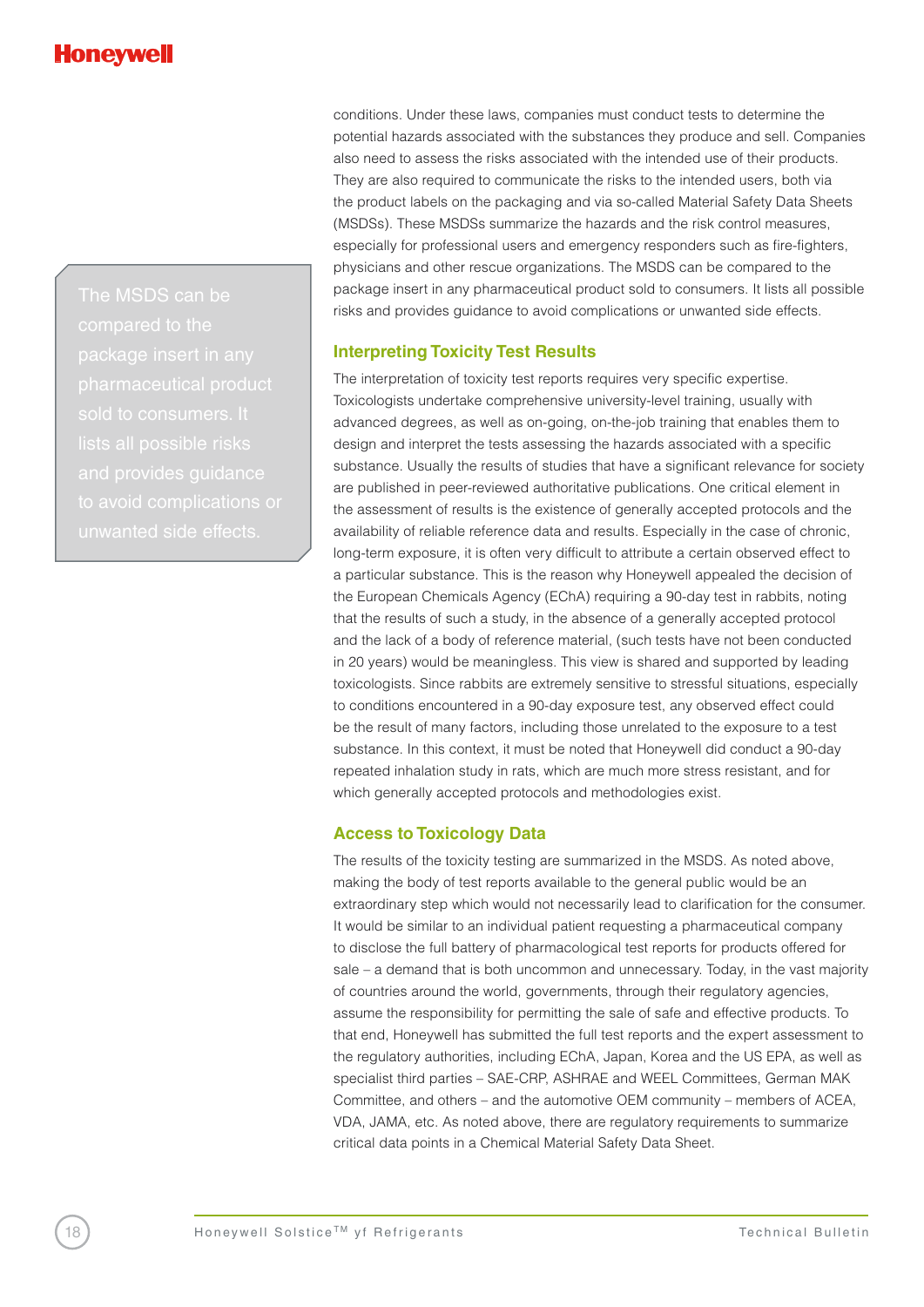### Honeyv

Conducting toxicity tests with reputable external specialized laboratories constitutes a substantial investment and the resulting test reports are considered proprietary information. Existing legislation recognizes that such information represents a substantial value and should be protected to prevent free-riders from taking advantage of it for securing their own regulatory approvals. In general, summaries of the study results are available on the websites of the regulatory agencies.

#### **Status of the 28-day test**

The purpose of the 28-day test in rabbits was to evaluate the toxicity in rabbits following repeated exposure. This test was performed because in a limited toxicity study rabbits were more sensitive to HFO-1234yf than rats.

Analysis of tissue samples from the study subjects is still on-going. A final report is expected during the fourth quarter of 2012. Honeywell will continue to update regulators and customers as the information warrants. Once we have conclusive results, we will also communicate to the user communities affected – namely repair and service personnel, OEMs and supply chain – and update our REACH registration.

#### **Fluid H**

Fluid H was an early candidate molecule under study as a replacement for R-134a. It showed material compatibility issues with certain automotive components as well as stability issues. Consequently it was not considered a viable option as a replacement of R-134a.

#### **China**

The Chinese authorities have expressed an interest in performing certain toxicity tests on HFO-1234yf in China in local laboratories. DuPont is cooperating with the Chinese authorities and is having the requested studies performed.

#### **HFO-1234yf versus natural refrigerants**

Based on the existing body of evidence, HFO-1234yf is not classified for any type of toxicity. The automotive industry has carefully considered various options and concluded that R-1234yf is the best overall solution in terms of performance and safety. R-744 ( $CO<sub>2</sub>$ ) was part of the SAE CRP and was considered to carry

greater safety risks. HFO-1234yf shows no acute effects at concentrations up to 12 percent. This level cannot be reached in the event of a car accident and therefore does not pose any real risk to vehicle occupants.  $CO<sub>2</sub>$ , however, causes dizziness and loss of awareness at concentrations of 2 percent. At 10 percent it may cause loss of consciousness and may result in death.

of awareness at